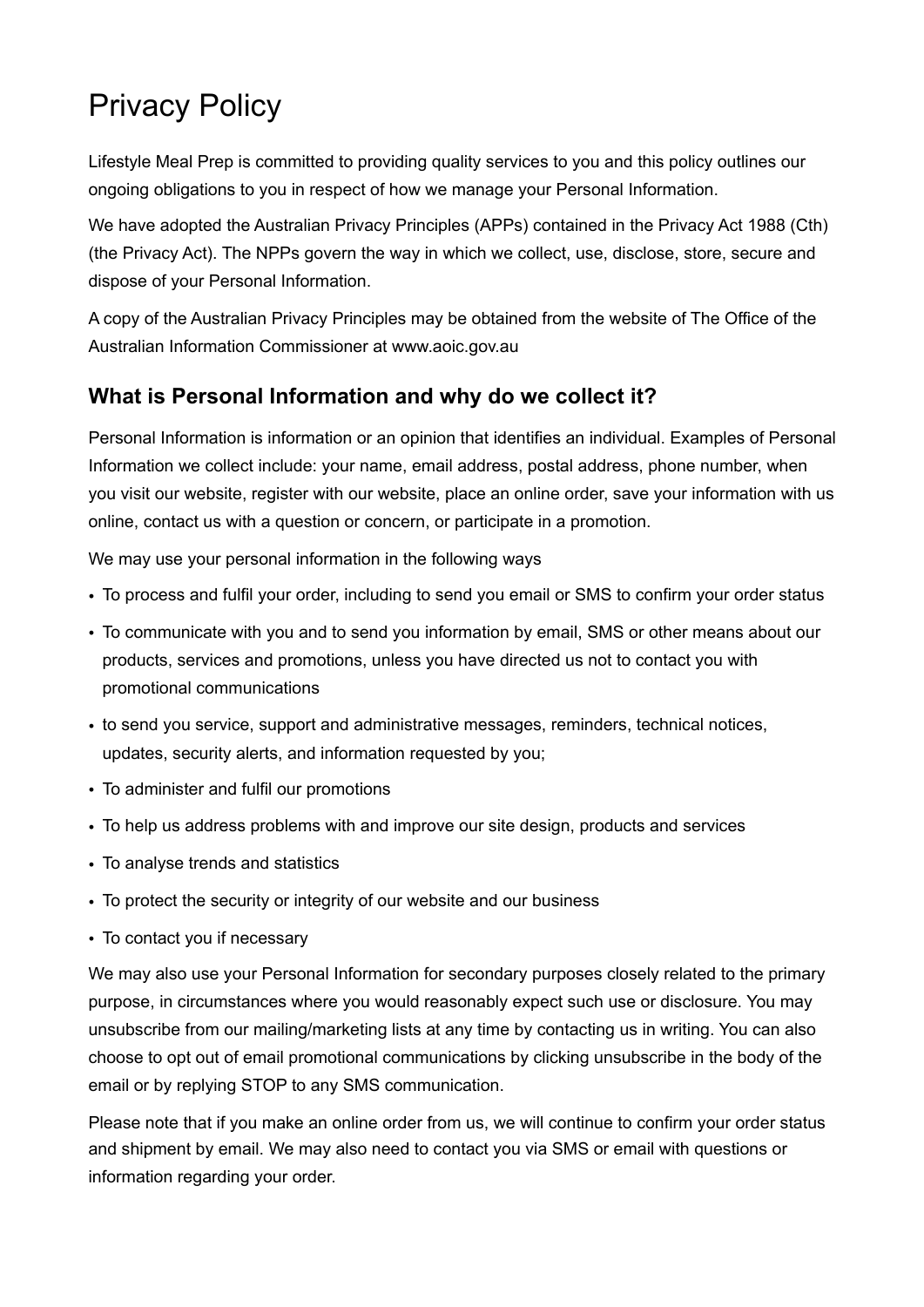When we collect Personal Information we will, where appropriate and where possible, explain to you why we are collecting the information and how we plan to use it.

## **Third Parties**

Where reasonable and practicable to do so, we will collect your Personal Information only from you. However, in some circumstances we may be provided with information by third parties. In such a case we will take reasonable steps to ensure that you are made aware of the information provided to us by the third party.

#### **Disclosure of Personal Information**

Your Personal Information may be disclosed in a number of circumstances including the following:

- Third parties where you consent to the use or disclosure; and
- Where required or authorised by law.

#### **Security of Personal Information**

Your Personal Information is stored in a manner that reasonably protects it from misuse and loss and from unauthorized access, modification or disclosure.

When your Personal Information is no longer needed for the purpose for which it was obtained, we will take reasonable steps to destroy or permanently de-identify your Personal Information. However, most of the Personal Information is or will be stored in client files which will be kept by us for a minimum of 7 years.

## **Access to your Personal Information**

You may access the Personal Information we hold about you and to update and/or correct it, subject to certain exceptions. If you wish to access your Personal Information, please contact us in writing.

Lifestyle Meal Prep will not charge any fee for your access request, but may charge an administrative fee for providing a copy of your Personal Information.

In order to protect your Personal Information we may require identification from you before releasing the requested information.

#### **Maintaining the Quality of your Personal Information**

It is an important to us that your Personal Information is up to date. We will take reasonable steps to make sure that your Personal Information is accurate, complete and up-to-date. If you find that the information we have is not up to date or is inaccurate, please advise us as soon as practicable so we can update our records and ensure we can continue to provide quality services to you.